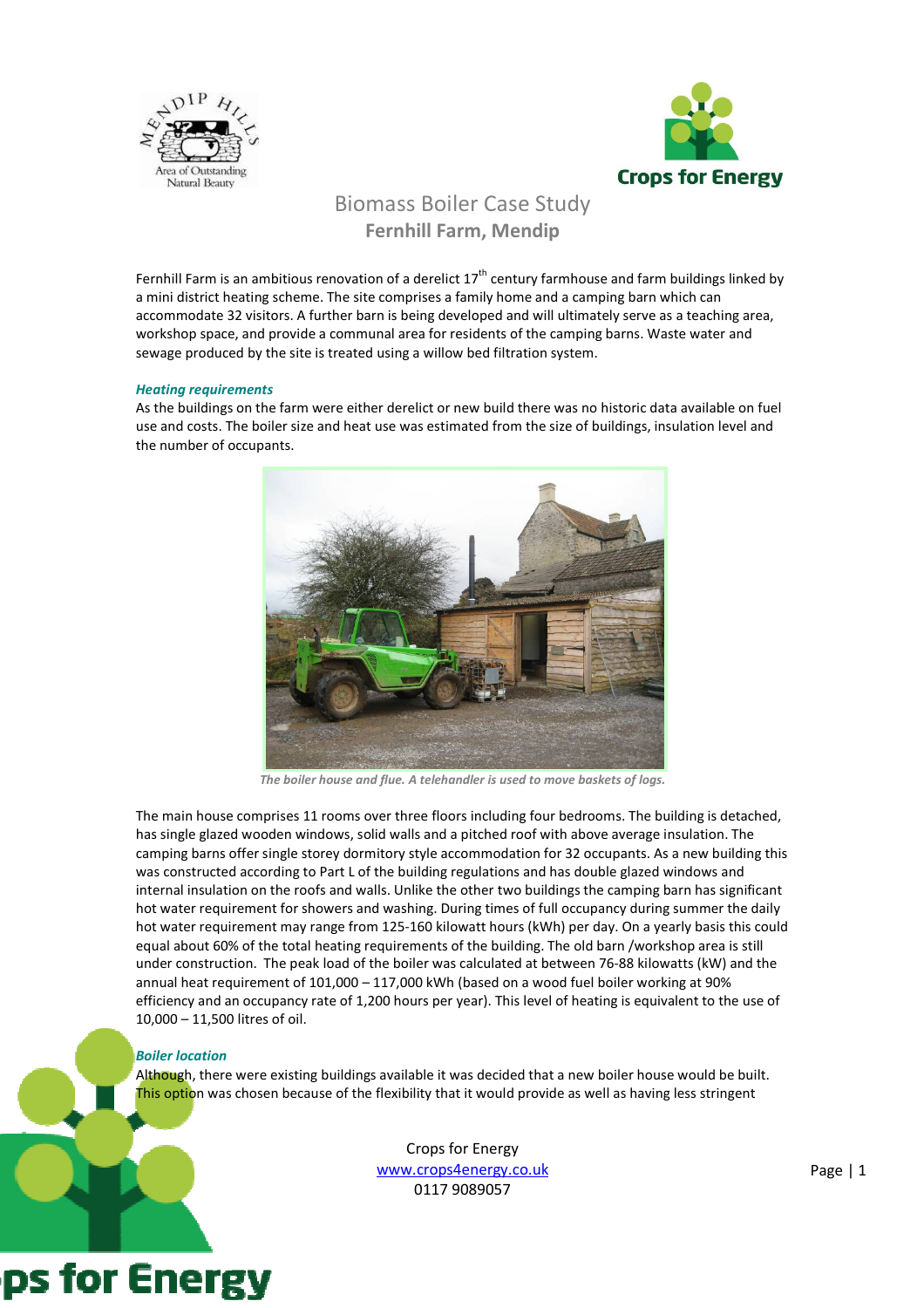planning requirements. A timber clad lean-to was built adjacent to a row of small workshops. The boiler house is below the workshops and the visual impact of the installation is low. The flue is hidden on one side by an established hawthorn tree and on the other side by the workshop roof. The distance from the middle of boiler store to the house is 15m whilst the distance to the camping barn is 55m. The workshops are approximately 10m from the old barn. Therefore a total of 80m heat main and trenching was required for the district heating scheme.

### Project development

The owner of the farm, Andrew Wear, started thinking about installing a wood fuel boiler and/or other renewables in the summer of 2006. Initially advice was sought from Mendip AONB who put the owner of the property in touch with the Centre for Sustainable Energy (CSE). At this time CSE were running a regional programme called the South West Co-ordinated Woodfuel Initiative (CWI). This provided a free site visit and mini feasibility study undertaken by an independent consultant. Based on the report received the owner decided to go ahead with an installation. Unfortunately, the CWI programme has now ceased.

The report offered a variety of alternative technology options including wood chip, multifuel and log boilers. The owner looked at 8 boilers in total but ultimately decided that a log boiler would be the best option for the site given the wood fuel available. The boiler was finally commissioned on the  $1<sup>st</sup>$  August 2008.

## Boiler choice

The chosen system was a 70 kW Froling log boiler installed along with two 3,000 litre accumulator tanks. The latter enables the storage of hot water to cater for any peaks in hot water usage. A log boiler was preferred because it offered a solution at a reasonable cost and could utilise existing woodland and equipment on the estate. Despite being more "hands on" the activities relating to the boiler (fuel loading, lighting, ash removal etc.) could also be done by farm staff as they are passing the boiler. The preferred installer was Eco-Engineering who are based in Gloucestershire.

## Heating plant

The boiler house measures 8m x 4m x 3m in height and accommodates the boiler, three 2000 litre accumulator tanks and a small space for log storage. There is also a separate 150 litre immersion tank in camping barns. Currently the system is backed up by electric heating but the owner is intending to install a solar water heating system in the spring pf 2010 which will provide hot water for showers in the summer months.

### Wood fuel requirements and cost saving potential

The log boiler has not been in place for a full year yet so there is no exact information on the annual wood fuel usage. However, it is possible to predict the amount needed. Based on the boiler size of 70 kW, an efficiency of 90% and the boiler being in operation for 1200 hours per year it would be expected to use 23 tonnes of air dry logs (at 20% moisture content) per year. Depending on the occupancy of the camping barns and the amount of hot water required this may rise.

> Crops for Energy www.crops4energy.co.uk 0117 9089057



Andrew Wear and his son Seth with their Froling 70 kW log boiler



The Fernhill boiler has three 2000 litre accumulator tanks.

Page | 2

## ps for Energy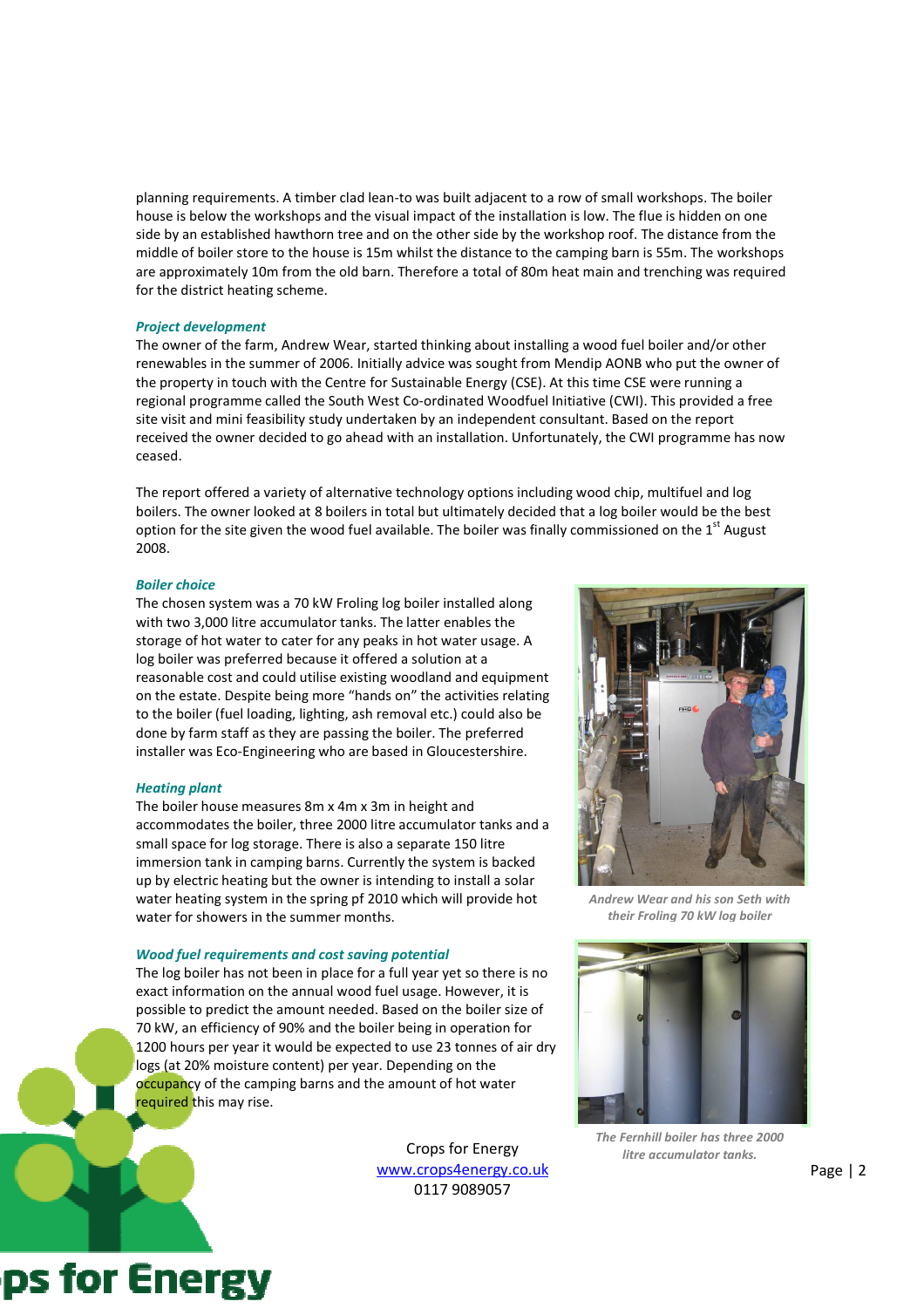| Wood fuel<br>type                     | Woodfuel<br>required<br>(tonnes) | Volume<br>(m <sup>3</sup> ) | Cost/<br>tonne* | Yearly<br>Cost | Annual savings compared to fossil fuel |                    |                    |
|---------------------------------------|----------------------------------|-----------------------------|-----------------|----------------|----------------------------------------|--------------------|--------------------|
|                                       |                                  |                             |                 |                | Oil $\omega$<br>35p/litre              | Oil @ 45p<br>litre | Oil @ 55p<br>litre |
| Logs<br>(air drv<br>$^{\sim}20\%$ MC) | 23                               | 57.5                        | £75             | £1,725         | £1,425                                 | £2,325             | £3,225             |
|                                       |                                  |                             | £45             | £1.035         | £2,115                                 | £3,015             | £3,915             |

23 tonnes of logs is equivalent to around 9,000 litres of oil.

\* The owner is using a free source of logs but there is a cost associated with splitting the wood and moving it around the farm. The cost of £45 allows for any future cost associated with this wood. A price of £75 is a more typical price for bulk deliveries. Log deliveries to domestic customers tend to be priced according to a load which is the amount of logs that can fit in the back of a pick up truck. A load may cost £60-80 but is generally less than a tonne in weight.

Depending on the price of oil and woodfuel, savings during the 25 year lifetime of the boiler might be anything from £35,625 - £97,875.



The boiler uses slab wood as well as traditional logs

Automatic log splitting machine. This cost around £5000 and requires a 35 horse power tractor to run.

## Fuel Supply and Storage

The owner is using wood from a number of sources. Several years ago he planted 8 acres of mixed woodland made up of 80% deciduous trees such as ash and sycamore. This plantation requires periodic thinning. Logs are also sourced from other areas of the farm and this is topped up with slab wood from a local sawmill. The farm has recently installed a willow filtration system and it is hoped that this will provide some woodfuel in the years to come.

The ideal log dimensions for the boiler are 50cm in length and 10cm in diameter. Suitable material is produced using an automatic log splitter which places the logs in metal baskets which are transported to the boiler with a telehandler.

## Operation and Maintenance

Lighting the boiler is done manually and is similar to starting a log stove. This takes 5-10 minutes. The combustion chamber of the boiler is loaded with logs twice daily although this may rise depending on the number of users on site and the type of wood used. For instance during peak use, slab wood needs to be added every 2 hours whilst hard wood logs such as ash would need to be added every 4 hours. As a rule of thumb, if the boiler burns wood for one hour this will heat up 1,000 litres of water. Allowing for efficiencies, a nine hour burn would therefore heat the accumulator tanks fully. When there are few people on site this will keep the farm heated for up to 2 days before the boiler needs to be re-lit.

About 10kg of ash is produced per week which requires about 10 minutes to remove and clean. A box of ash is removed every month and used as a fertiliser.



Crops for Energy www.crops4energy.co.uk 0117 9089057